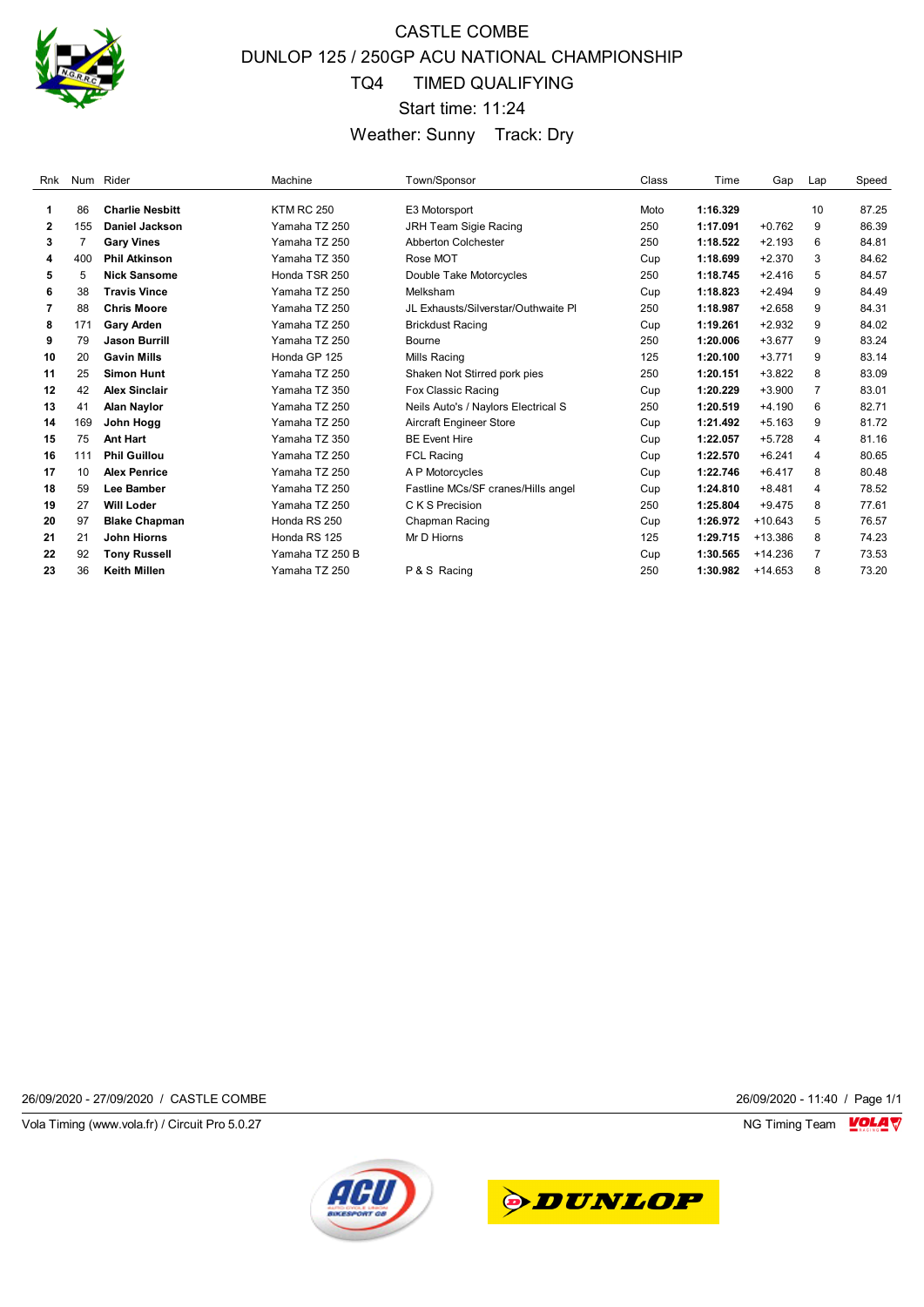

# CASTLE COMBE DUNLOP 125 / 250GP ACU NATIONAL CHAMPIONSHIP TQ4 TIMED QUALIFYING LAP TIMES

| Lap         | Time          |  |  |  |
|-------------|---------------|--|--|--|
|             |               |  |  |  |
| Alan Naylor |               |  |  |  |
|             | <b>START</b>  |  |  |  |
| 1           |               |  |  |  |
| 2           | 1:22.524      |  |  |  |
| 3           | 1:20.519      |  |  |  |
| 4           | 1.22.516      |  |  |  |
| 5           | 6:05.686      |  |  |  |
|             | <b>FINISH</b> |  |  |  |
| 6           | 1:23.664      |  |  |  |

| <b>Alex Penrice</b> |              |  |  |
|---------------------|--------------|--|--|
|                     | <b>START</b> |  |  |
| 1                   |              |  |  |
| 2                   | 1:25.127     |  |  |
| 3                   | 1:24.008     |  |  |
| 4                   | 1:23.409     |  |  |
| 5                   | 1.25 070     |  |  |
| 6                   | 1.23 559     |  |  |
| 7                   | 1.23 459     |  |  |
| <b>FINISH</b>       |              |  |  |
| 8                   | 1:22.746     |  |  |

| Alex Sinclair |               |  |
|---------------|---------------|--|
| <b>START</b>  |               |  |
| 1             |               |  |
| 2             | 1:24.352      |  |
| 3             | 1:22.075      |  |
| 4             | 1:20.812      |  |
| 5             | 1:20.906      |  |
| 6             | 1:20.511      |  |
| 7             | 1:20.229      |  |
|               | <b>FINISH</b> |  |

| Ant Hart      |          |  |
|---------------|----------|--|
| <b>START</b>  |          |  |
| 1             |          |  |
| 2             | 1:25.211 |  |
| 3             | 1:22.870 |  |
| 4             | 1:22.057 |  |
| <b>FINISH</b> |          |  |

### 26/09/2020 - 27/09/2020 / CASTLE COMBE 26/09/2020 - 11:41 / Page 1/2

Vola Timing (www.vola.fr) / Circuit Pro 5.0.27 **NG Timing Team Monet Account Property** 

| Time                 |  |  |
|----------------------|--|--|
|                      |  |  |
| <b>Blake Chapman</b> |  |  |
| <b>START</b>         |  |  |
|                      |  |  |
| 1:31.094             |  |  |
| 1:31 106             |  |  |
| 1:28.419             |  |  |
| 1:26.972             |  |  |
| <b>FINISH</b>        |  |  |
|                      |  |  |

| <b>Charlie Nesbitt</b> |              |  |
|------------------------|--------------|--|
|                        | <b>START</b> |  |
| 1                      |              |  |
| 2                      | 1:18.822     |  |
| 3                      | 1:17.734     |  |
| 4                      | 1:17.232     |  |
| 5                      | 1:17.148     |  |
| 6                      | 1.18071      |  |
| 7                      | 1:16.813     |  |
| 8                      | 1:16.429     |  |
| 9                      | 1:16.329     |  |
| <b>FINISH</b>          |              |  |
| 10                     | 1:16.468     |  |

| <b>Chris Moore</b> |              |  |  |  |  |
|--------------------|--------------|--|--|--|--|
|                    | <b>START</b> |  |  |  |  |
| 1                  |              |  |  |  |  |
| 2                  | 1:19.646     |  |  |  |  |
| 3                  | 1:18.987     |  |  |  |  |
| 4                  | 1.19.682     |  |  |  |  |
| 5                  | 1:19.350     |  |  |  |  |
| 6                  | 1.20 598     |  |  |  |  |
| 7                  | 1:21.406     |  |  |  |  |
| 8                  | 1:20.093     |  |  |  |  |
| <b>FINISH</b>      |              |  |  |  |  |
| 9                  | 1.19 128     |  |  |  |  |
|                    |              |  |  |  |  |
|                    |              |  |  |  |  |

| Daniel Jackson |          |  |
|----------------|----------|--|
| START          |          |  |
| 1              |          |  |
| 2              | 1:23.257 |  |
| 3              | 1:20.256 |  |
|                | 1:18.081 |  |

| Lap | Time          |
|-----|---------------|
| 5   | 1:18.495      |
| 6   | 1:17.791      |
| 7   | 1.17811       |
|     |               |
| 8   | 1:18.313      |
|     | <b>FINISH</b> |
|     | 1:17.091      |

| Gary Arden |               |  |  |
|------------|---------------|--|--|
|            | <b>START</b>  |  |  |
| 1          |               |  |  |
| 2          | 1:24.724      |  |  |
| 3          | 1:23.227      |  |  |
| 4          | 1:20.771      |  |  |
| 5          | 1.22.760      |  |  |
| 6          | 1:20.066      |  |  |
| 7          | 1:19.261      |  |  |
| 8          | 1:20.155      |  |  |
|            | <b>FINISH</b> |  |  |
| 9          | 1:19.753      |  |  |

| <b>Gary Vines</b> |               |  |
|-------------------|---------------|--|
|                   | <b>START</b>  |  |
| 1                 |               |  |
| 2                 | 1:18.954      |  |
| 3                 | 1:18.522      |  |
| 4                 | 1.18682       |  |
| 5                 | 1:20.332      |  |
| 6                 | 1:19.555      |  |
|                   | <b>FINISH</b> |  |

| Gavin Mills   |              |
|---------------|--------------|
|               | <b>START</b> |
| 1             |              |
| 2             | 1:22.934     |
| 3             | 1:21.882     |
| 4             | 1:21.058     |
| 5             | 1:20.990     |
| 6             | 1:20.964     |
| 7             | 1:20.100     |
| 8             | 1:20162      |
| <b>FINISH</b> |              |
| g             | 1:20.865     |



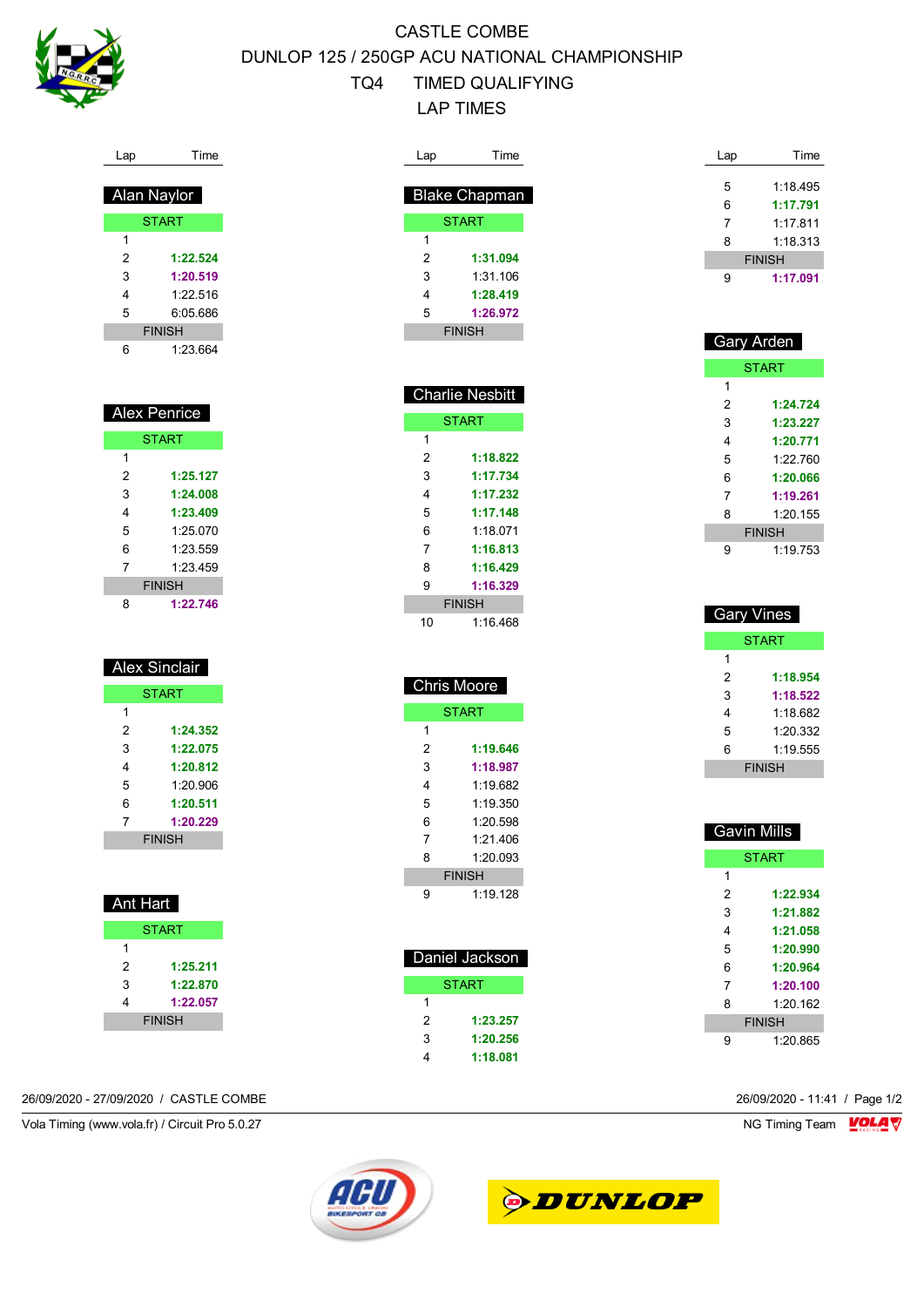### CASTLE COMBE DUNLOP 125 / 250GP ACU NATIONAL CHAMPIONSHIP TQ4 TIMED QUALIFYING

LAP TIMES

| Lap           | Гіmе          |
|---------------|---------------|
|               |               |
|               | Jason Burrill |
|               | <b>START</b>  |
| 1             |               |
| 2             | 1:21.672      |
| 3             | 1:20.958      |
| 4             | 1:20.997      |
| 5             | 1:20.651      |
| 6             | 1:23.130      |
| 7             | 1:25.545      |
| 8             | 1:20.006      |
| <b>FINISH</b> |               |
| 9             | 1:25.778      |

|   | John Hiorns  |
|---|--------------|
|   | <b>START</b> |
| 1 |              |
| 2 | 1:33.804     |
| 3 | 1:32.960     |
|   | 1:31.443     |
|   |              |

| 5             | 1:32.330 |  |
|---------------|----------|--|
| 6             | 1:31.968 |  |
| 7             | 1:32.315 |  |
| <b>FINISH</b> |          |  |
| 8             | 1:29.715 |  |

|   | <u>Jo</u> hn Hogg |
|---|-------------------|
|   | <b>START</b>      |
| 1 |                   |
| 2 | 1:25.475          |
| 3 | 1:23.796          |
| 4 | 1:23.640          |
| 5 | 1:22.922          |
| 6 | 1.23 143          |
| 7 | 1:22.518          |
| 8 | 1:22.264          |
|   | <b>FINISH</b>     |
| 9 | 1:21.492          |

| <b>Keith Millen</b> |          |
|---------------------|----------|
| <b>START</b>        |          |
| 1                   |          |
| 2                   | 1:31.985 |
| 3                   | 1:33.813 |
| 4                   | 1:33.013 |
| 5                   | 1:32.259 |
| 6                   | 1:32 699 |
| 7                   | 1:32 077 |
| <b>FINISH</b>       |          |
| 8                   | 1:30.982 |

| Lap           | Time         |
|---------------|--------------|
| Lee Bamber    |              |
|               | <b>START</b> |
| 1             |              |
| 2             | 1:24.810     |
| 3             | 5:15.846     |
| 4             | 1:25.037     |
| <b>FINISH</b> |              |
|               |              |
|               |              |

 $\cdots$ 

| NICK Sansome  |          |  |
|---------------|----------|--|
| START         |          |  |
| 1             |          |  |
| 2             | 1:21.176 |  |
| 3             | 1:19.372 |  |
| 4             | 1:18.745 |  |
| 5             | 1:18.912 |  |
| <b>FINISH</b> |          |  |

| <b>Phil Atkinson</b> |          |
|----------------------|----------|
| START                |          |
| 1                    |          |
| 2                    | 1:18.699 |
| 3                    | 1:19.021 |
| <b>FINISH</b>        |          |
|                      |          |

| <b>Phil Guillou</b> |          |
|---------------------|----------|
| START               |          |
| 1                   |          |
| 2                   | 1:23.449 |
| 3                   | 1:22.673 |
| 4                   | 1:22.570 |
| <b>FINISH</b>       |          |

| Simon Hunt    |              |  |  |
|---------------|--------------|--|--|
|               | <b>START</b> |  |  |
| 1             |              |  |  |
| 2             | 1:22.775     |  |  |
| 3             | 1:21.374     |  |  |
| 4             | 1:20.151     |  |  |
| 5             | 1:20.861     |  |  |
| 6             | 1:20.550     |  |  |
| 7             | 1:20617      |  |  |
| 8             | 1:20.592     |  |  |
| <b>FINISH</b> |              |  |  |
|               |              |  |  |
|               |              |  |  |
|               |              |  |  |

| <b>Tony Russell</b> |              |  |
|---------------------|--------------|--|
|                     | <b>START</b> |  |
|                     |              |  |
| 2                   | 1:31.024     |  |

| Lap | Time          |
|-----|---------------|
|     |               |
| 3   | 1:30.834      |
| 4   | 1:32.798      |
| 5   | 1:31 652      |
| 6   | 1:33.834      |
| 7   | 1:30.565      |
|     | <b>FINISH</b> |

|   | Travis Vince  |
|---|---------------|
|   | <b>START</b>  |
| 1 |               |
| 2 | 1:24.413      |
| 3 | 1:20.756      |
| 4 | 1:19.943      |
| 5 | 1.20424       |
| 6 | 1:19.301      |
| 7 | 1:18.823      |
| 8 | 1.19.591      |
|   | <b>FINISH</b> |
| 9 | 1:21.285      |

|   | Will Loder    |
|---|---------------|
|   | <b>START</b>  |
| 1 |               |
| 2 | 1:30.500      |
| 3 | 1:28.230      |
| 4 | 1:27.398      |
| 5 | 1:28.879      |
| 6 | 1:27.591      |
| 7 | 1:25.831      |
|   | <b>FINISH</b> |
| 8 | 1:25.804      |

26/09/2020 - 27/09/2020 / CASTLE COMBE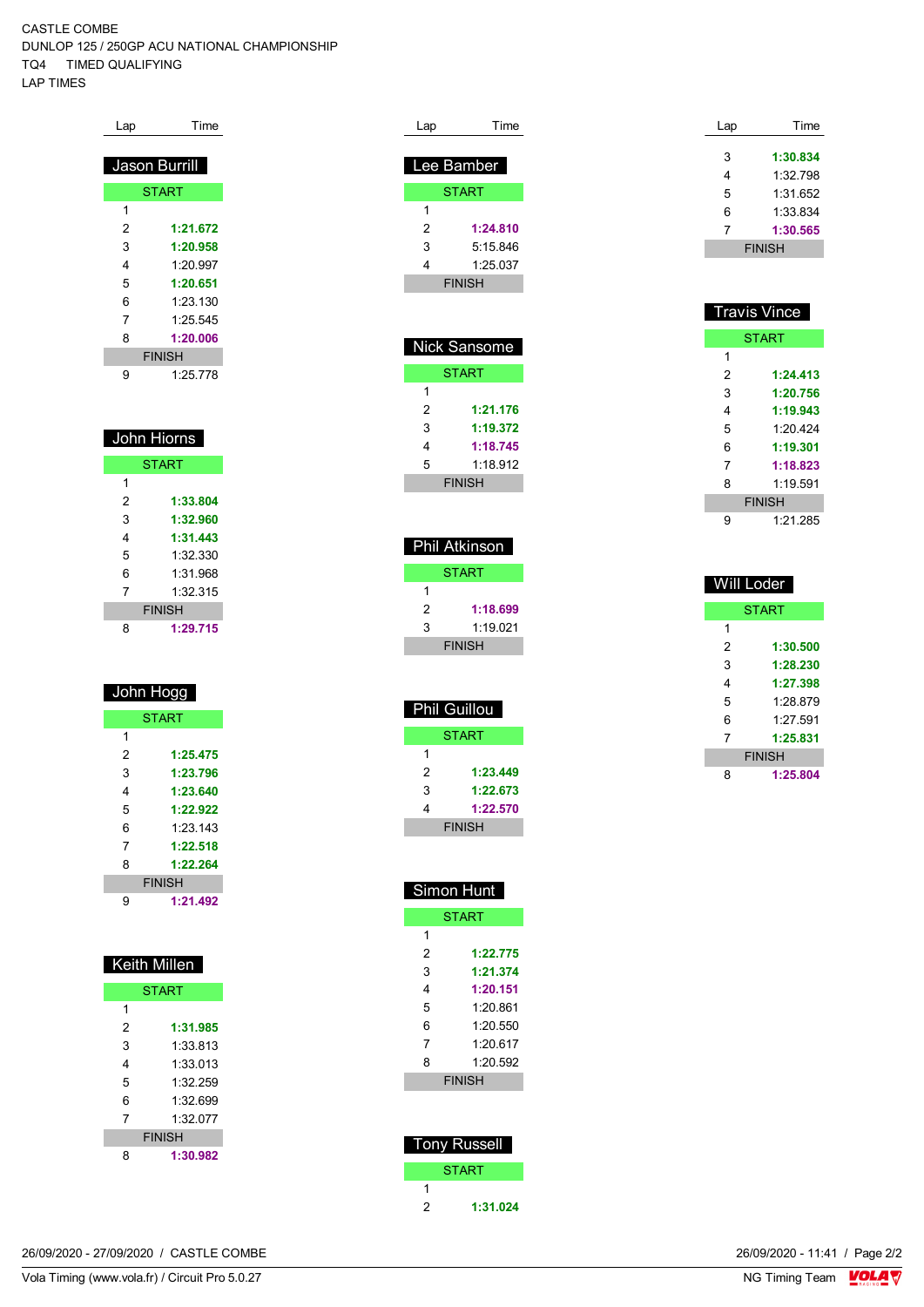

### CASTLE COMBE DUNLOP 125 / 250GP ACU NATIONAL CHAMPIONSHIP RACE 4 STARTING GRID

10 Laps = 18.500 Km



26/09/2020 - 27/09/2020 / CASTLE COMBE 26/09/2020 - 11:42 / Page 1/1

Vola Timing (www.vola.fr) / Circuit Pro 5.0.27 NG Timing Team NG Timing Team NG Timing Team NG Timing Team NG



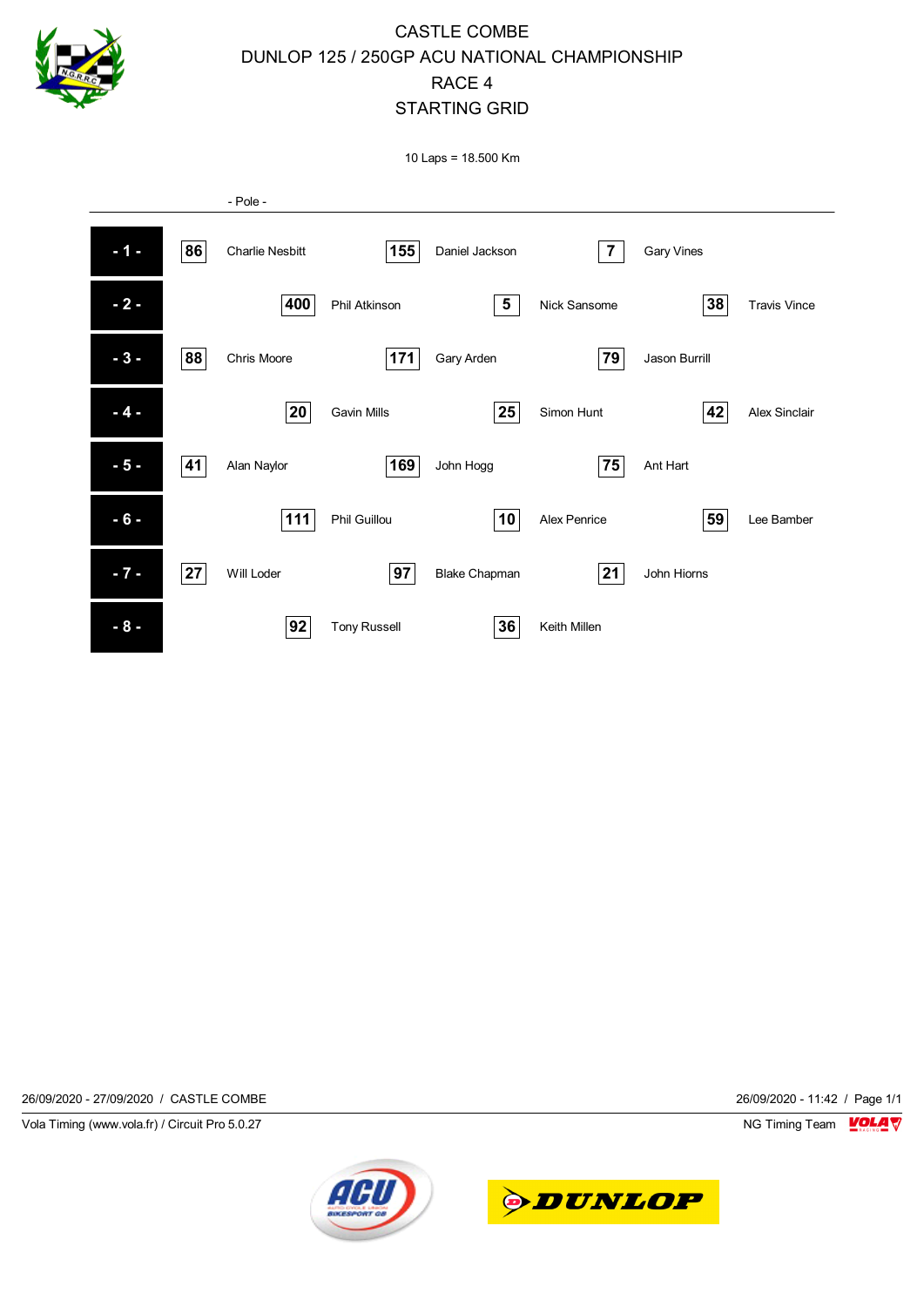

# CASTLE COMBE DUNLOP 125 / 250GP ACU NATIONAL CHAMPIONSHIP RACE 4 Start time: 15:02 Distance: 18.650 miles Weather: Sunny Track: Dry

| Rnk         |     | Num Rider                                             | Machine       | Town/Sponsor                        | Class | Laps | Time      | Gap                    | Speed | B.Lap    | Average |
|-------------|-----|-------------------------------------------------------|---------------|-------------------------------------|-------|------|-----------|------------------------|-------|----------|---------|
|             |     |                                                       |               |                                     |       |      |           |                        |       |          |         |
| 250         |     |                                                       |               |                                     |       |      |           |                        |       |          |         |
|             | 8   | <b>Phil Atkinson</b>                                  | Yamaha TZ 350 | Rose MOT                            | Cup   | 10   | 12:57.088 |                        | 86.84 | 1:16.687 | 85.70   |
| 2           | 155 | Daniel Jackson                                        | Yamaha TZ 250 | JRH Team Sigie Racing               | 250   | 10   | 12:59.513 | $+2.425$               | 87.04 | 1:16.512 | 85.43   |
| 3           | 5   | <b>Nick Sansome</b>                                   | Honda TSR 250 | Double Take Motorcycles             | 250   | 10   | 13:07.130 | $+10.042$              | 86.24 | 1:17.225 | 84.61   |
| 4           | 7   | <b>Gary Vines</b>                                     | Yamaha TZ 250 | <b>Abberton Colchester</b>          | 250   | 10   | 13:07.346 | $+10.258$              | 86.48 | 1:17.006 | 84.58   |
| 5           | 75  | <b>Ant Hart</b>                                       | Yamaha TZ 350 | <b>BE Event Hire</b>                | Cup   | 10   | 13:16.237 | $+19.149$              | 86.15 | 1:17.307 | 83.64   |
| 6           | 38  | <b>Travis Vince</b>                                   | Yamaha TZ 250 | Melksham                            | Cup   | 10   | 13:16.818 | $+19.730$              | 85.67 | 1:17.732 | 83.58   |
| 7           | 88  | <b>Chris Moore</b>                                    | Yamaha TZ 250 | JL Exhausts/Silverstar/Outhwaite PI | 250   | 10   | 13:17.800 | $+20.712$              | 85.18 | 1:18.185 | 83.47   |
| 8           | 41  | <b>Alan Naylor</b>                                    | Yamaha TZ 250 | Neils Auto's / Naylors Electrical S | Cup   | 10   | 13:18.572 | $+21.484$              | 86.32 | 1:17.153 | 83.39   |
| 9           | 171 | <b>Gary Arden</b>                                     | Yamaha TZ 250 | <b>Brickdust Racing</b>             | Cup   | 10   | 13:21.164 | $+24.076$              | 85.28 | 1:18.087 | 83.12   |
| 10          | 25  | <b>Simon Hunt</b>                                     | Yamaha TZ 250 | Shaken Not Stirred pork pies        | 250   | 10   | 13:26.990 | $+29.902$              | 84.43 | 1:18.880 | 82.52   |
| 11          | 59  | <b>Lee Bamber</b>                                     | Yamaha TZ 250 | Fastline MCs/SF cranes/Hills angel  | Cup   | 10   | 13:41.829 | $+44.741$              | 82.78 | 1:20.445 | 81.03   |
| 12          | 79  | <b>Jason Burrill</b>                                  | Yamaha TZ 250 | Bourne                              | 250   | 10   | 13:42.098 | $+45.010$              | 82.77 | 1:20.462 | 81.01   |
| 13          | 169 | John Hogg                                             | Yamaha TZ 250 | Aircraft Engineer Store             | Cup   | 10   | 13:53.850 | $+56.762$              | 82.09 | 1:21.128 | 79.87   |
| 14          | 27  | <b>Will Loder</b>                                     | Yamaha TZ 250 | C K S Precision                     | 250   | 10   |           | 14:04.500 +1:07.412    | 80.68 | 1:22.548 | 78.86   |
| 15          | 10  | <b>Alex Penrice</b>                                   | Yamaha TZ 250 | A P Motorcycles                     | Cup   | 10   |           | $14:04.652 + 1:07.564$ | 81.15 | 1:22.067 | 78.84   |
| 16          | 36  | <b>Keith Millen</b>                                   | Yamaha TZ 250 | P & S Racing                        | Cup   | 9    | 13:36.308 | +1 Lap                 | 75.40 | 1:28.328 | 73.42   |
|             |     | Best lap: 155 Daniel Jackson - 1:16.512               |               |                                     |       |      |           |                        |       |          |         |
| <b>DNFs</b> |     |                                                       |               |                                     |       |      |           |                        |       |          |         |
|             |     |                                                       |               |                                     |       |      |           |                        |       |          |         |
|             | 42  | <b>Alex Sinclair</b>                                  | Yamaha TZ 350 | Fox Classic Racing                  | Cup   |      |           | $+10$ Laps             | 84.02 | 1:19.263 |         |
|             |     |                                                       |               |                                     |       |      |           |                        |       |          |         |
| 125         |     |                                                       |               |                                     |       |      |           |                        |       |          |         |
|             |     |                                                       |               |                                     |       |      |           |                        |       |          |         |
|             | 20  | <b>Gavin Mills</b>                                    | Honda GP 125  | Mills Racing                        | 125   | 10   | 13:35.898 |                        | 83.41 | 1:19.839 | 81.62   |
| 2           | 21  | John Hiorns                                           | Honda RS 125  | Mr D Hiorns                         | 125   | 9    | 13:36.578 | +1 Lap                 | 75.39 | 1:28.329 | 73.40   |
| $-1$        |     | $\sim$ $\sim$ $\sim$ $\sim$ $\sim$ $\sim$<br>1.10.000 |               |                                     |       |      |           |                        |       |          |         |

Best lap: 20 Gavin Mills - 1:19.839

**250 - 92.5% of WINNER'S AVERAGE RACE SPEED - 79 02 mph Cup - 92.5% of WINNER'S AVERAGE RACE SPEED - 79.27 mph 125 - 92.5% of WINNER'S AVERAGE RACE SPEED - 84.75 mph**

26/09/2020 - 27/09/2020 / CASTLE COMBE 26/09/2020 - 15:29 / Page 1/1

Vola Timing (www.vola.fr) / Circuit Pro 5.0.27 NG Timing Team Museum of the Superior Section 1997 NG Timing Team Museum of the Superior Section 1997 NG Timing Team Museum of the Superior Section 1997 NG Timing Team Museum



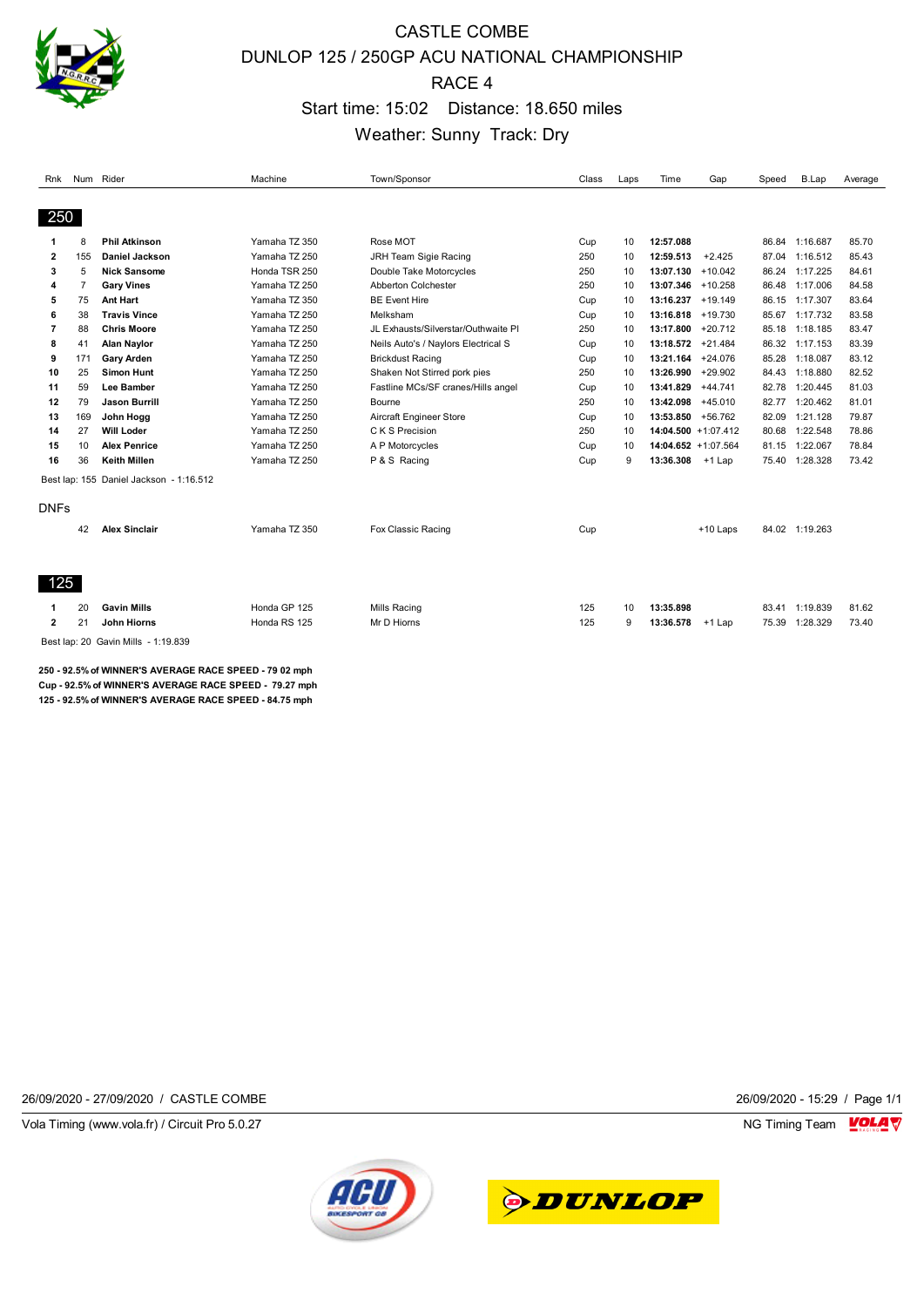

## CASTLE COMBE DUNLOP 125 / 250GP ACU NATIONAL CHAMPIONSHIP RACE 4 LAP TIMES

| Lap              | Time                 |
|------------------|----------------------|
|                  |                      |
|                  | Alan Naylor          |
|                  |                      |
|                  | <b>START</b>         |
| 1                |                      |
| $\boldsymbol{2}$ | 1:19.854             |
| 3                | 1:19.443             |
| 4                | 1:19.887             |
| 5                | 1:18.285             |
| 6                | 1:19.085             |
| 7                | 1:17.855             |
| 8                | 1:18.332             |
| 9                | 1:17.753             |
|                  | <b>FINISH</b>        |
| 10               | 1:17.153             |
|                  |                      |
|                  |                      |
|                  | Alex Penrice         |
|                  |                      |
|                  |                      |
|                  | <b>START</b>         |
| 1                |                      |
| $\boldsymbol{2}$ | 1:22.067             |
| 3                | 1:23.279             |
| 4                | 1:23.924             |
| 5                | 1:24.743             |
| 6                | 1:23.647             |
| 7                | 1:24.506             |
| 8                | 1:23.210             |
| 9                | 1:23.883             |
|                  | <b>FINISH</b>        |
| 10               | 1:22.542             |
|                  |                      |
|                  |                      |
|                  | <b>Alex Sinclair</b> |
|                  |                      |
|                  | <b>START</b>         |
| $\mathbf{1}$     |                      |
| $\boldsymbol{2}$ | 1:20.515             |
| 3                | 1:20.058             |
| 4                | 1:20.355             |
| 5                | 1:19.398             |
| 6                | 1:19.263             |
|                  | <b>FINISH</b>        |
|                  |                      |
|                  |                      |
|                  |                      |

26/09/2020 - 27/09/2020 / CASTLE COMBE 26/09/2020 - 15:18 / Page 1/3

Vola Timing (www.vola.fr) / Circuit Pro 5.0.27 NG Timing Team VOLA V



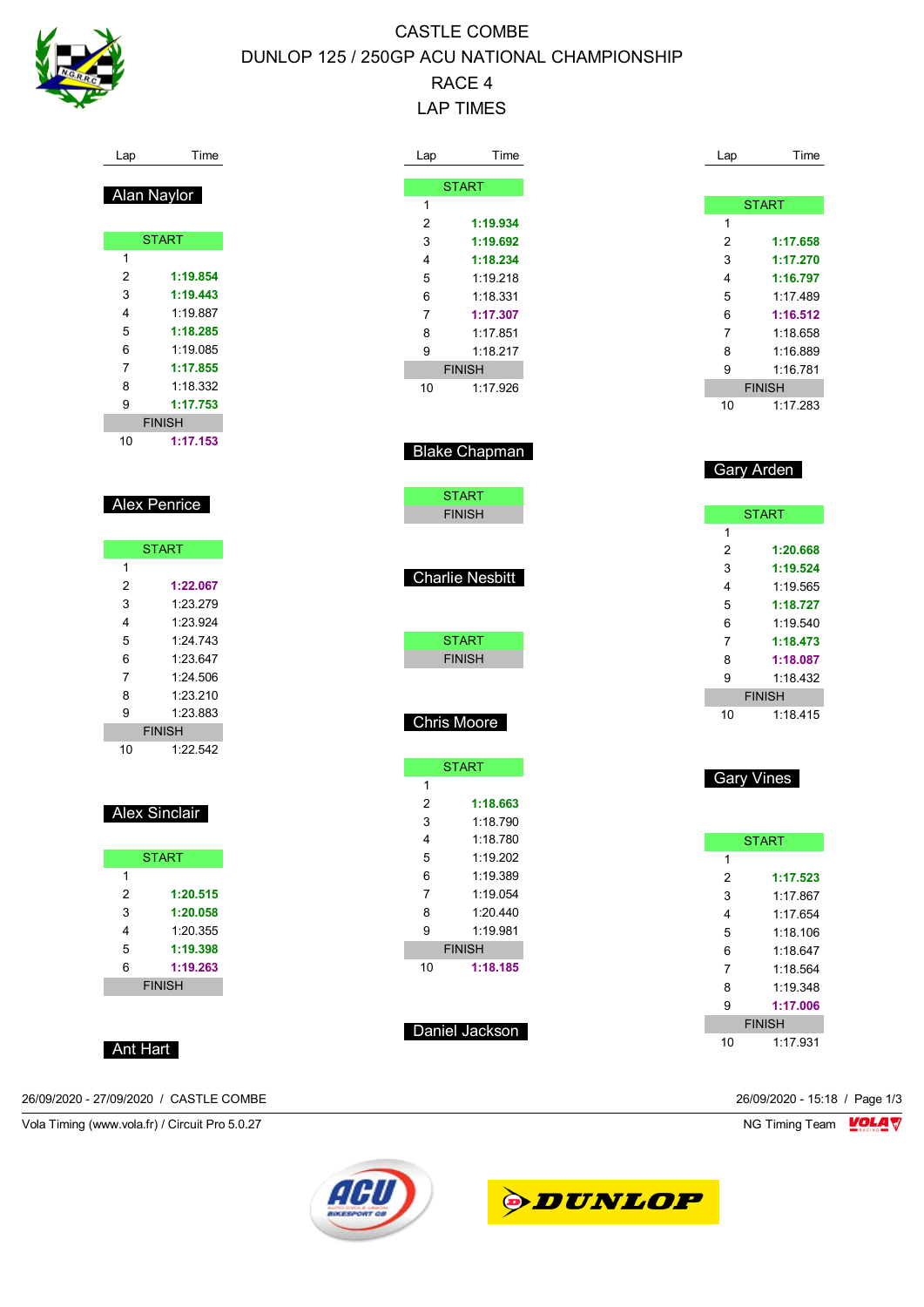#### CASTLE COMBE DUNLOP 125 / 250GP ACU NATIONAL CHAMPIONSHIP RACE 4 LAP TIMES

| Lap            | Time          |
|----------------|---------------|
|                | Gavin Mills   |
|                |               |
|                | <b>START</b>  |
| 1              |               |
| 2              | 1:20.925      |
| 3              | 1:20.799      |
| 4              | 1:20.940      |
| 5              | 1:20.890      |
| 6              | 1:20.500      |
| $\overline{7}$ | 1:20.374      |
| 8              | 1:19.839      |
| 9              | 1.20169       |
|                | <b>FINISH</b> |
| 10             | 1:21.176      |
|                |               |
|                |               |
|                | Jason Burrill |
|                |               |

|    | <b>START</b>  |
|----|---------------|
| 1  |               |
| 2  | 1:21.828      |
| 3  | 1:21.074      |
| 4  | 1:20.462      |
| 5  | 1.20.533      |
| 6  | 1:21.491      |
| 7  | 1:21.236      |
| 8  | 1.21.292      |
| 9  | 1:21.168      |
|    | <b>FINISH</b> |
| 10 | 1:20.716      |

### John Hiorns

|   | <b>START</b>  |
|---|---------------|
| 1 |               |
| 2 | 1:29.318      |
| 3 | 1:31 688      |
| 4 | 1:30.061      |
| 5 | 1.29 958      |
| 6 | 1:30.440      |
| 7 | 1.29634       |
| 8 | 1:28.329      |
|   | <b>FINISH</b> |
| g | 1:28.849      |

### John Hogg

|   | <b>START</b> |
|---|--------------|
| 1 |              |
| 2 | 1:21.128     |
| 3 | 1.21 673     |
| 4 | 1.22.062     |
| 5 | 1:22.542     |

| 26/09/2020 - 27/09/2020 / CASTLE COMBE | 26/09/2020 - 15:18 / Page 2/3 |
|----------------------------------------|-------------------------------|
|                                        |                               |

| Lap | Time                |
|-----|---------------------|
|     |                     |
| 6   | 1:22.041            |
| 7   | 1:23.526            |
| 8   | 1:24.016            |
| 9   | 1:22.923            |
|     | <b>FINISH</b>       |
| 10  | 1:21.832            |
|     |                     |
|     |                     |
|     | <b>Keith Millen</b> |
|     |                     |
|     |                     |
|     | <b>START</b>        |
| 1   |                     |
| 2   | 1:29.682            |
| 3   | 1:31.438            |
| 4   | 1:30.066            |
| 5   | 1:30.040            |
| 6   | 1:29.978            |
| 7   | 1:29.067            |
| 8   | 1:30.159            |
|     |                     |
|     | <b>FINISH</b>       |
| 9   | 1:28.328            |
|     |                     |
|     |                     |
|     | Lee Bamber          |
|     |                     |
|     | <b>START</b>        |
| 1   |                     |
| 2   | 1:21.443            |
| 3   | 1:20.445            |
| 4   |                     |
|     | 1:20.954            |
| 5   | 1:21.786            |
| 6   | 1:21.433            |
| 7   | 1:21.179            |
| 8   | 1:21.351            |
| 9   | 1:21.113            |
|     | <b>FINISH</b>       |
| 10  | 1:20.715            |
|     |                     |
|     |                     |
|     | <b>Nick Sansome</b> |
|     |                     |
|     |                     |
|     | <b>START</b>        |
| 1   |                     |
| 2   | 1:18.281            |
| 3   | 1:17.516            |
| 4   | 1:17.440            |
| 5   | 1:18.086            |
| 6   | 1:18.006            |
| 7   | 1:17.603            |
| 8   | 1:18.688            |
| 9   | 1:17.225            |
|     | <b>FINISH</b>       |
| 10  | 1:17.929            |
|     |                     |

| Lap            | Time                      |
|----------------|---------------------------|
|                | Phil Atkinson             |
|                | <b>START</b>              |
| 1              |                           |
| 2              | 1:17.532                  |
| 3              | 1:17.406                  |
| 4              | 1:17.027                  |
| 5              | 1:17.383                  |
| 6              | 1:16.921                  |
| $\overline{7}$ | 1:17.148                  |
| 8              | 1:16.873                  |
| 9              | 1:16.687                  |
|                |                           |
|                | <b>FINISH</b>             |
| 10             | 1:16.742                  |
| Simon Hunt     |                           |
|                | <b>START</b>              |
| 1              |                           |
| $\overline{2}$ | 1:20.381                  |
| 3              | 1:20.588                  |
| 4              | 1:20.803                  |
| 5              | 1:19.549                  |
| 6              | 1:19.360                  |
| 7              | 1:18.880                  |
| 8              | 1:19.136                  |
| 9              | 1:20.757                  |
| 10             | <b>FINISH</b><br>1:19.413 |

| ony Russe |
|-----------|
|-----------|

| START         |  |
|---------------|--|
| <b>FINISH</b> |  |
|               |  |

### Travis Vince

|               | <b>START</b> |  |  |  |  |  |  |  |
|---------------|--------------|--|--|--|--|--|--|--|
| 1             |              |  |  |  |  |  |  |  |
| 2             | 1:20.897     |  |  |  |  |  |  |  |
| 3             | 1:19.524     |  |  |  |  |  |  |  |
| 4             | 1:18.654     |  |  |  |  |  |  |  |
| 5             | 1:17.931     |  |  |  |  |  |  |  |
| 6             | 1:18.413     |  |  |  |  |  |  |  |
| 7             | 1.18407      |  |  |  |  |  |  |  |
| 8             | 1:17.772     |  |  |  |  |  |  |  |
| 9             | 1.18099      |  |  |  |  |  |  |  |
| <b>FINISH</b> |              |  |  |  |  |  |  |  |
| 10            | 1:17.732     |  |  |  |  |  |  |  |

Will Loder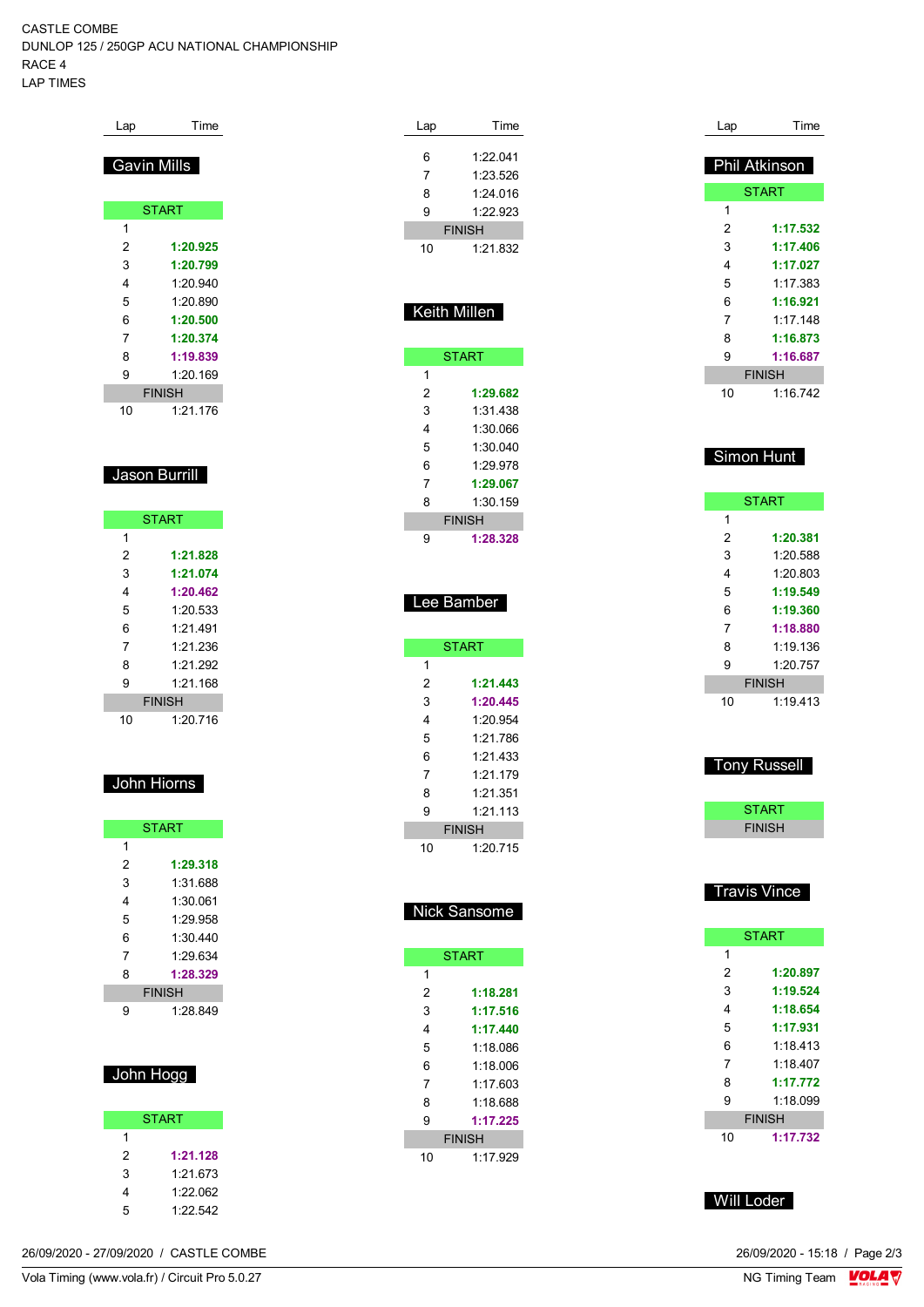CASTLE COMBE DUNLOP 125 / 250GP ACU NATIONAL CHAMPIONSHIP RACE 4 LAP TIMES

| Lap          | Time          |  |  |  |  |  |  |  |
|--------------|---------------|--|--|--|--|--|--|--|
|              |               |  |  |  |  |  |  |  |
| <b>START</b> |               |  |  |  |  |  |  |  |
| 1            |               |  |  |  |  |  |  |  |
| 2            | 1:22.803      |  |  |  |  |  |  |  |
| 3            | 1:22.568      |  |  |  |  |  |  |  |
| 4            | 1:23.460      |  |  |  |  |  |  |  |
| 5            | 1.23 071      |  |  |  |  |  |  |  |
| 6            | 1:23.698      |  |  |  |  |  |  |  |
| 7            | 1.24 403      |  |  |  |  |  |  |  |
| 8            | 1.23.224      |  |  |  |  |  |  |  |
| 9            | 1:22.798      |  |  |  |  |  |  |  |
|              | <b>FINISH</b> |  |  |  |  |  |  |  |
| 10           | 1:22.548      |  |  |  |  |  |  |  |

 $\frac{26/09/2020 - 15:18}{\text{NG Timing Team}} \cdot \frac{\text{VOLA}}{\text{V}}$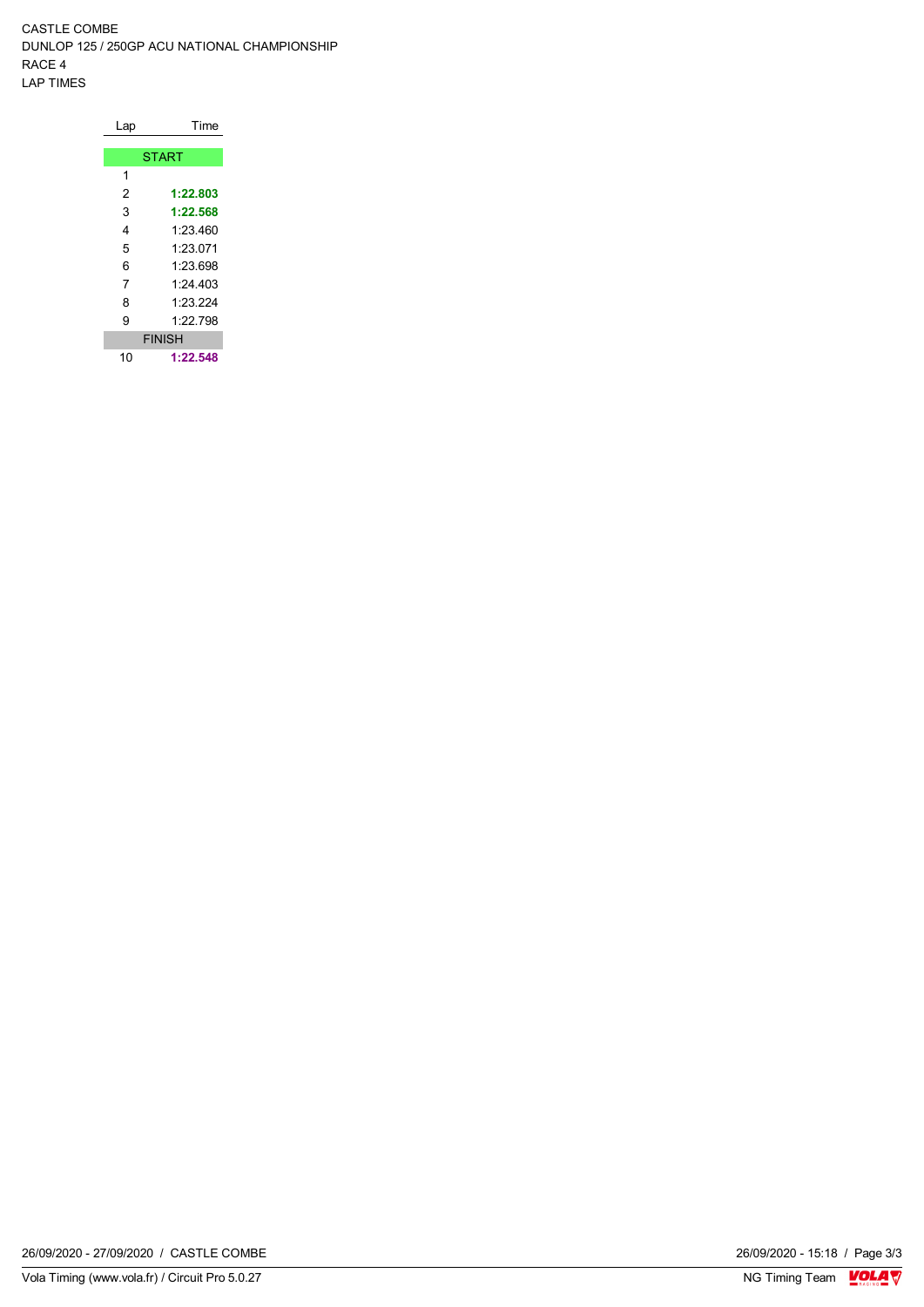

## CASTLE COMBE DUNLOP 125 / 250GP ACU NATIONAL CHAMPIONSHIP RACE 4 LAP CHART

|                  | 11. | 2.  | 3. | 4. | 5. | 6. | 7. | 8. | 9.  | 10. | 11. | 12. | 13. | 14. | 15. | 16. | 17. | 18. | 19. |
|------------------|-----|-----|----|----|----|----|----|----|-----|-----|-----|-----|-----|-----|-----|-----|-----|-----|-----|
| Start            |     |     |    |    |    |    |    |    |     |     |     |     |     |     |     |     |     |     |     |
| Lap 1            | 8   | 155 | 7  | 88 | 5  | 42 | 25 | 38 | 75  | 171 | 20  | 41  | 59  | 169 | 79  | 10  | 27  | 36  | 21  |
| Lap2             | 8   | 155 | 7  | 88 | 5  | 42 | 25 | 75 | 38  | 171 | 41  | 20  | 59  | 169 | 79  | 10  | 27  | 36  | 21  |
| Lap <sub>3</sub> | 8   | 155 | 7  | 5  | 88 | 42 | 25 | 75 | 38  | 171 | 41  | 20  | 59  | 169 | 79  | 10  | 27  | 36  | 21  |
| Lap <sub>4</sub> | 8   | 155 | 7  | 5  | 88 | 75 | 38 | 42 | 171 | 25  | 41  | 20  | 59  | 79  | 169 | 10  | 27  | 36  | 21  |
| Lap <sub>5</sub> | 8   | 155 | 7  | 5  | 88 | 38 | 75 | 42 | 171 | 41  | 25  | 20  | 59  | 79  | 169 | 10  | 27  | 36  | 21  |
| Lap6             | 8   | 155 | 7  | 5  | 88 | 38 | 75 | 42 | 41  | 171 | 25  | 20  | 59  | 79  | 169 | 10  | 27  | 36  | 21  |
| Lap <sub>7</sub> | 8   | 155 | 7  | 5  | 88 | 75 | 38 | 41 | 171 | 25  | 20  | 59  | 79  | 169 | 10  | 27  | 36  | 21  |     |
| Lap <sub>8</sub> | 8   | 155 | 5  | 7  | 88 | 75 | 38 | 41 | 171 | 25  | 20  | 59  | 79  | 169 | 10  | 27  | 21  | 36  |     |
| Lap 9            | 8   | 155 | 5  | 7  | 75 | 38 | 88 | 41 | 171 | 25  | 20  | 59  | 79  | 169 | 27  | 10  | 36  | 21  |     |
| Lap 10           | 8   | 155 | 5  | 7  | 75 | 38 | 88 | 41 | 171 | 25  | 20  | 59  | 79  | 169 | 27  | 10  |     |     |     |

26/09/2020 - 27/09/2020 / CASTLE COMBE 26/09/2020 - 15:18 / Page 1/1

Vola Timing (www.vola.fr) / Circuit Pro 5.0.27 **NG Timing Team Monet Account Property**